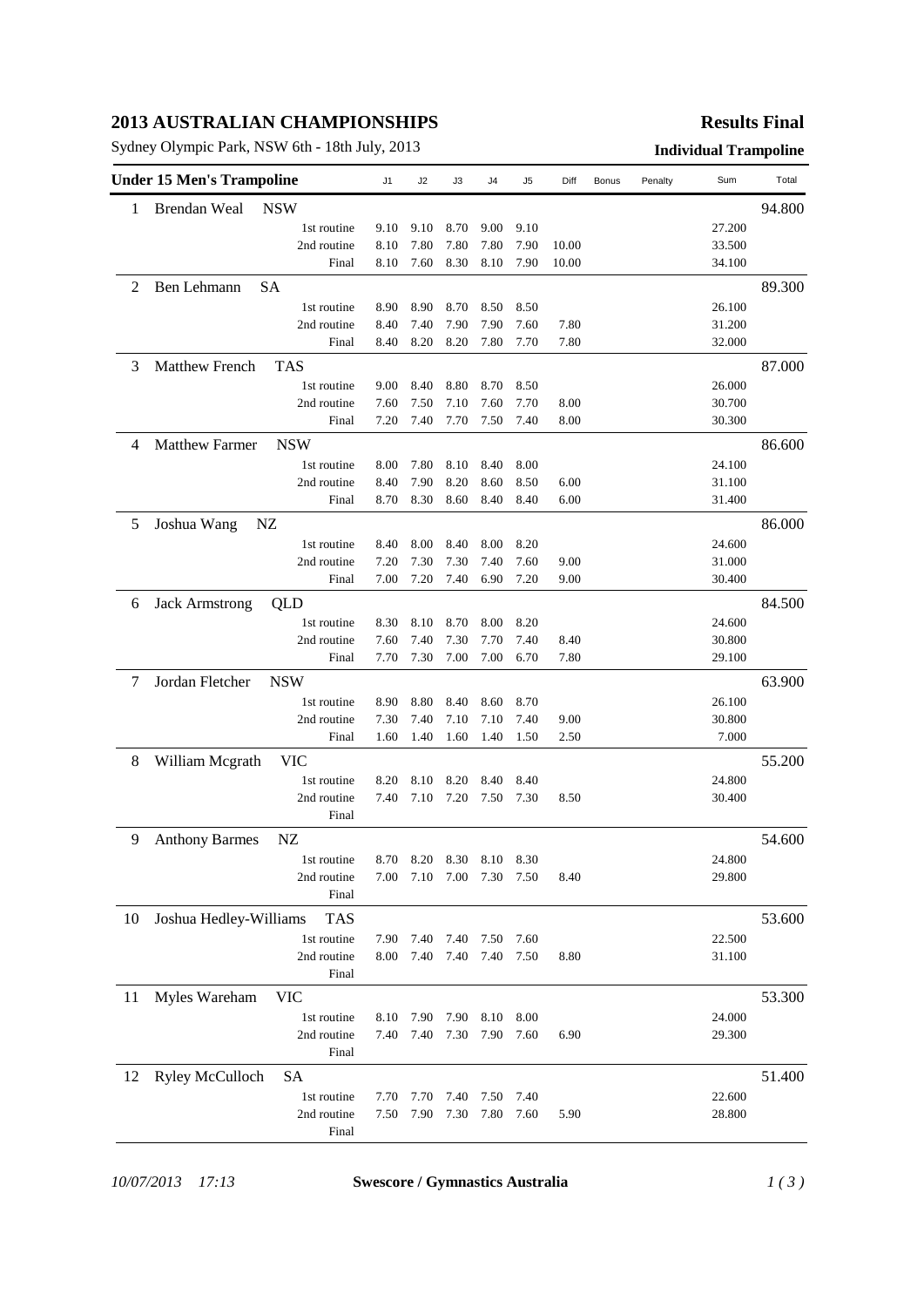## **2013 AUSTRALIAN CHAMPIONSHIPS**

Sydney Olympic Park, NSW 6th - 18th July, 2013 **Individual Trampoline**

### **Results Final**

| <b>Under 15 Men's Trampoline</b> |                                     |      | J2   | J3   | J4                           | J <sub>5</sub> | Diff | Bonus | Penalty | Sum       | Total  |
|----------------------------------|-------------------------------------|------|------|------|------------------------------|----------------|------|-------|---------|-----------|--------|
| 13                               | <b>TAS</b><br>Alexander Pugh-Harris |      |      |      |                              |                |      |       |         |           | 51.000 |
|                                  | 1st routine                         | 7.80 | 7.60 | 7.50 | 7.80                         | 7.80           |      |       |         | 23.200    |        |
|                                  | 2nd routine                         | 7.40 | 7.40 | 6.90 | 7.10                         | 7.40           | 5.90 |       |         | 27.800    |        |
|                                  | Final                               |      |      |      |                              |                |      |       |         |           |        |
| 14                               | Jacob Hunt<br>QLD                   |      |      |      |                              |                |      |       |         |           | 49.900 |
|                                  | 1st routine                         | 7.20 | 7.40 | 7.80 | 7.80                         | 7.60           |      |       |         | 22.800    |        |
|                                  | 2nd routine                         | 7.00 | 6.60 | 6.70 | 6.40                         | 6.70           | 7.10 |       |         | 27.100    |        |
|                                  | Final                               |      |      |      |                              |                |      |       |         |           |        |
| 15                               | Zachary Hall<br>QLD                 |      |      |      |                              |                |      |       |         |           | 49.200 |
|                                  | 1st routine                         | 7.20 | 7.10 | 7.60 | 7.30                         | 7.40           |      |       |         | 21.900    |        |
|                                  | 2nd routine                         | 6.80 | 7.00 | 6.90 | 6.50                         | 6.60           | 7.00 |       |         | 27.300    |        |
|                                  | Final                               |      |      |      |                              |                |      |       |         |           |        |
| 16                               | Jorden Tunstall<br>QLD              |      |      |      |                              |                |      |       |         |           | 48.800 |
|                                  | 1st routine                         | 6.50 | 7.50 | 7.80 | 6.90                         | 7.20           |      |       |         | 21.600    |        |
|                                  | 2nd routine                         | 6.80 | 7.20 | 6.90 | 6.60                         | 6.90           | 6.60 |       |         | 27.200    |        |
|                                  | Final                               |      |      |      |                              |                |      |       |         |           |        |
| 17                               | WA<br>Samuel Fitzgerald             |      |      |      |                              |                |      |       |         |           | 48.100 |
|                                  | 1st routine                         | 6.10 | 6.20 | 6.40 | 6.10                         | 6.40           |      |       |         | 18.700    |        |
|                                  | 2nd routine                         | 7.80 | 7.50 | 8.00 | 7.70                         | 7.80           | 6.10 |       |         | 29.400    |        |
|                                  | Final                               |      |      |      |                              |                |      |       |         |           |        |
| 18                               | James Hongara<br><b>WA</b>          |      |      |      |                              |                |      |       |         |           | 43.800 |
|                                  | 1st routine                         | 8.20 | 8.10 | 8.70 | 8.70                         | 8.70           |      |       |         | 25.600    |        |
|                                  | 2nd routine                         | 4.10 | 4.00 | 4.30 | 4.30                         | 4.30           | 5.50 |       |         | 18.200    |        |
|                                  | Final                               |      |      |      |                              |                |      |       |         |           |        |
| 19                               | Michael Heffernan<br><b>NSW</b>     |      |      |      |                              |                |      |       |         |           | 36.000 |
|                                  | 1st routine                         | 4.00 | 3.70 | 3.40 | 3.60                         | 3.60           |      |       |         | 10.900    |        |
|                                  | 2nd routine                         | 6.30 | 6.50 | 6.30 | 6.30                         | 6.30           | 6.20 |       |         | 25.100    |        |
|                                  | Final                               |      |      |      |                              |                |      |       |         |           |        |
| 20                               | Daniel Hancock<br><b>NSW</b>        |      |      |      |                              |                |      |       |         |           | 32.700 |
|                                  | 1st routine                         | 8.90 | 8.30 | 9.00 | 8.60                         | 8.50           |      |       |         | 26.000    |        |
|                                  | 2nd routine                         | 1.50 | 1.40 | 1.40 | 1.40                         | 1.30           | 2.50 |       |         | 6.700     |        |
|                                  | Final                               |      |      |      |                              |                |      |       |         |           |        |
| 21                               | <b>Lleyton Pagett</b><br><b>NSW</b> |      |      |      |                              |                |      |       |         |           | 31.900 |
|                                  | 1st routine                         | 8.50 |      |      | 8.40 8.50 8.30 8.60          |                |      |       |         | 25.400    |        |
|                                  | 2nd routine                         |      |      |      | 1.80  1.50  1.60  1.60  1.60 |                | 1.70 |       |         | 6.500     |        |
|                                  | Final                               |      |      |      |                              |                |      |       |         |           |        |
| 22                               | Joshua Bonello<br><b>NSW</b>        |      |      |      |                              |                |      |       |         | Withdrawn | 0.000  |
|                                  | 1st routine                         |      |      |      |                              |                |      |       |         | 0.000     |        |
|                                  | 2nd routine                         |      |      |      |                              |                |      |       |         | 0.000     |        |
|                                  | Final                               |      |      |      |                              |                |      |       |         | 0.000     |        |